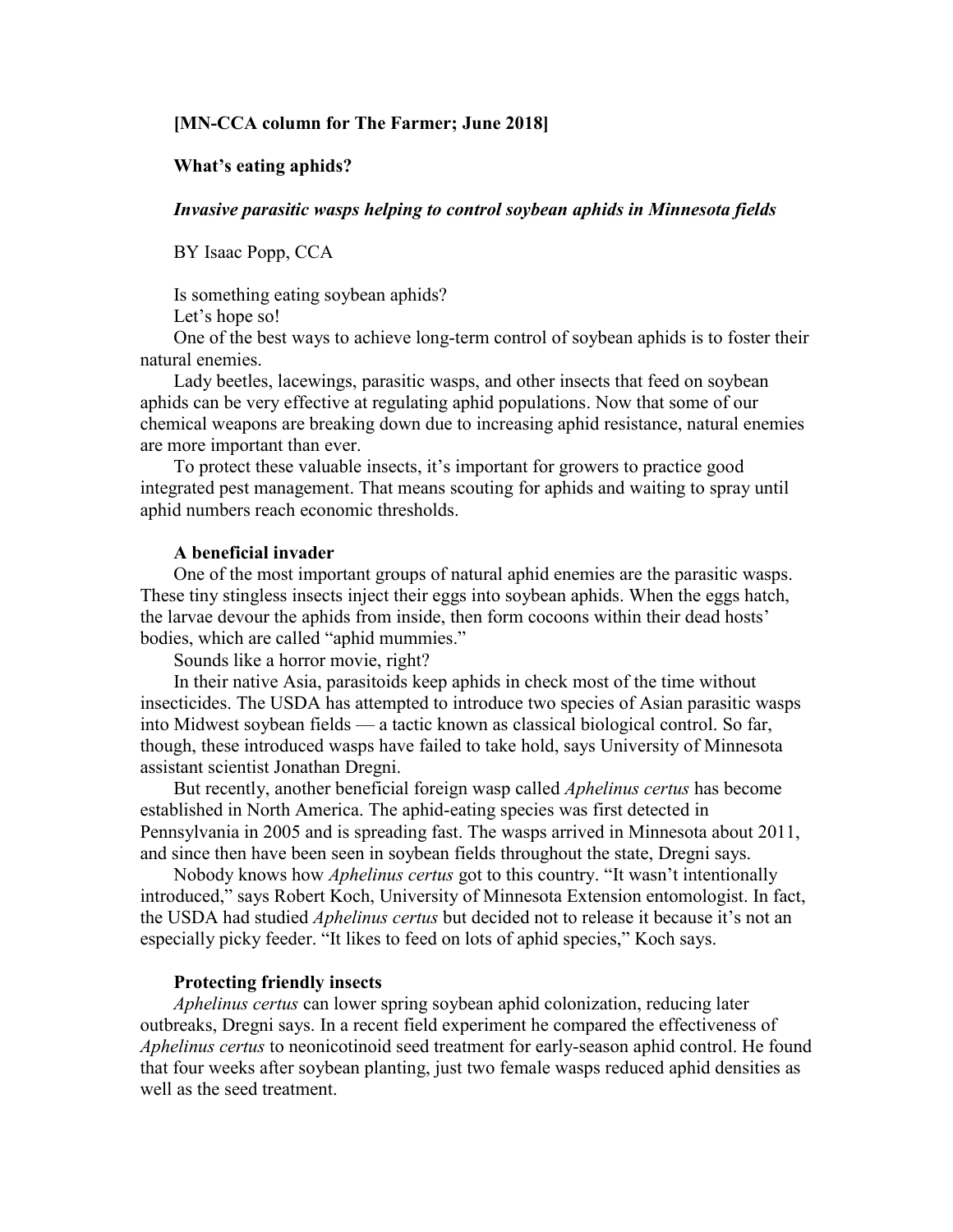Unfortunately, broad spectrum insecticides, such as seed treatments and foliar sprays, not only kill soybean aphids, but friendly insects, too.

How can you protect *Aphelinus certus* and other natural aphid enemies?

The most important thing you can do to minimize collateral damage — and avoid unnecessary expense — is to adopt economic thresholds for spraying. Scout for aphids beginning in mid- to late-July through R6.5. Don't spray unless aphid numbers reach 250 aphids per plant on more than 80 percent of plants in the field.

I know this sounds like a lot of aphids, and growers may be tempted to spray sooner. But remember that economic injury to soybeans does not occur until aphid numbers reach 650 per plant. The economic threshold of 250 aphids gives you a good five days to spray before yield losses begin.

Be sure to scout three to five days after you spray to make sure the treatment was effective. [Failures of pyrethroid insecticides](https://www.ag.ndsu.edu/publications/crops/management-of-insecticide-resistant-soybean-aphids) on soybean aphids have been reported for the past three years in Minnesota. To manage aphid resistance, you must also rotate insecticide modes-of-action from year to year, and within the season.

#### **Surveying wasps**

Natural enemies like *Aphelinus certus* can also help manage insecticide-resistant aphids.

The Minnesota Department of Agriculture and the University of Minnesota have been surveying *Aphelinus certus* for several years.

"The wasp has spread throughout Minnesota," Koch says, "and the numbers are increasing over time. That's a good sign for aphid management."

One of the goals of the survey is to understand how much parasitism is required to suppress aphids without added inputs, Dregni says. A [2014 Minnesota survey](http://blog-crop-news.extension.umn.edu/2015/07/parasitic-wasps-attacking-minnesota.html) found *Aphelinus* parasitism rates as high as 88 percent of aphids in a field. Eventually, researchers hope to incorporate natural enemy densities into soybean aphid treatment thresholds.

[In 2017,](http://blog-crop-news.extension.umn.edu/2018/03/aphid-destroying-wasps-found-throughout.html) scouts visited 43 Minnesota counties, collecting thousands of aphid mummies. The survey will be repeated this summer, and researchers are looking for additional cooperators. Researchers hope to collect samples from most Minnesota soybean-growing counties in 2018.

If you are willing to participate in this important survey, please email coordinator Jonathan Dregni at mummyscout $(Qgmail.com)$ , and include soybean field locations. The 2018 survey will take place between July 15 and August 15.

*Popp is a certified crop adviser with Centra Sota Cooperative in Little Falls. Find information and links to Minnesota CCAs at [http://www.mcpr-cca.org](http://www.mcpr-cca.org/)*

#### **Key Points**

•Natural enemies can help suppress soybean aphids.

•*Aphelinus certus* is a beneficial parasitic wasp that feeds on soybean aphids.

•Cooperators are needed for a 2018 survey of soybean aphids and parasitoids. Contact: [mummyscout@gmail.com](mailto:mummyscout@gmail.com)

# **[Graphics]**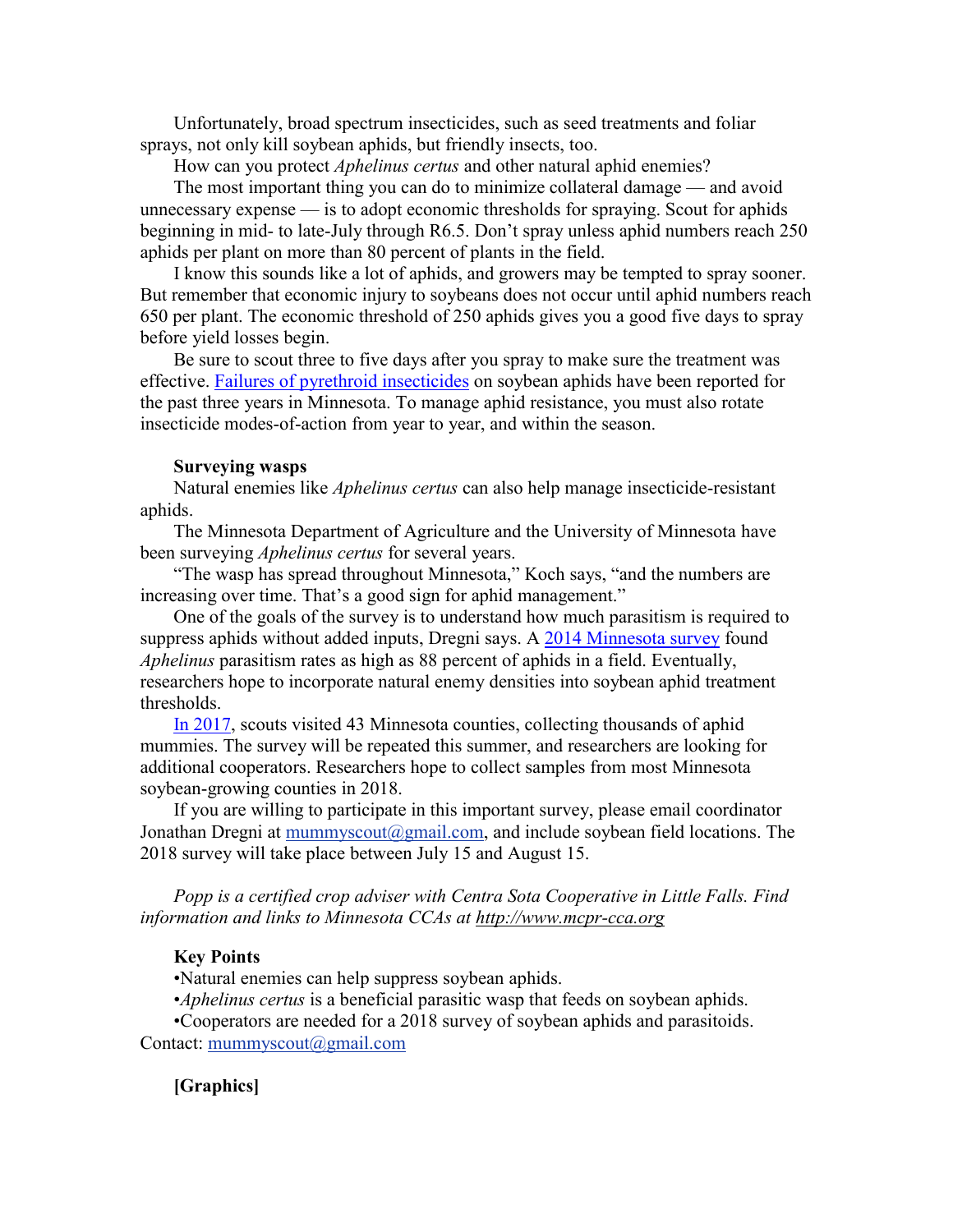[Optional sidebar box]

# **Consider aphid-resistant soybean varieties**

Another sustainable way to manage soybean aphid resistance and protect natural aphid enemies is to plant [aphid-resistant soybean varieties.](https://www.extension.umn.edu/agriculture/soybean/pest/soybean-aphid/aphid-resistant-soybean/)

Soybeans that possess resistance genes called *Rag* genes have proved effective at suppressing aphids without a yield penalty, says University of Minnesota entomologist Robert Koch. Commercial soybean varieties that contain *Rag* genes are still limited for northern relative maturity groups, but offer promise for future aphid management.

[Optional Photo captions]

1. Mummies on leaf

Photo credit: Jonathan Dregni

RECOGNIZE MUMMIES. **Look for black- or tan-colored aphid mummies attached to soybean leaves when scouting. Here, aphids parasitized by wasps are mixed in a soybean aphid colony. The stingless wasps themselves are smaller than a gnat and hard to see.**

2. Black and tan mummies

Photo credit: Jonathan Dregni

BLACKS AND TANS. **Soybean aphids have been parasitized by a native parasitoid,** *Lysiphlebus testaceipes* **(tan mummies) and a recently-arrived foreign parasitic wasp,** *Aphelinus certus* **(black mummies). The parasitic larvae feed on the soybean aphids internally, causing the host's body to become bloated and discolored.**

3. Wasp and aphid Photo credit: Matt Kaiser BENEFICIAL NATURAL ENEMY. **A parasitic wasp from the genus** *Aphelinus* **parasitizes a soybean aphid.**

[Map captions]

4. Aphid population map

Graphic credit: Jonathan Dregni and Jacqueline Nuzzo

**Survey results for soybean aphid populations in Minnesota in 2017. (Counties shaded in brown were not sampled.) The highest aphid densities were found in central and northwestern Minnesota last year. The survey will be repeated in 2018.**

5. *Aphelina certus* map

Graphic credit: Jonathan Dregni and Jacqueline Nuzzo

**Survey results for the parasitic wasp** *Aphelinus certus* **populations in Minnesota in 2017. (Counties shaded in brown were not sampled.)** *Aphelinus certus***, a beneficial natural aphid enemy, first arrived in Minnesota about 2011 and has been spreading**